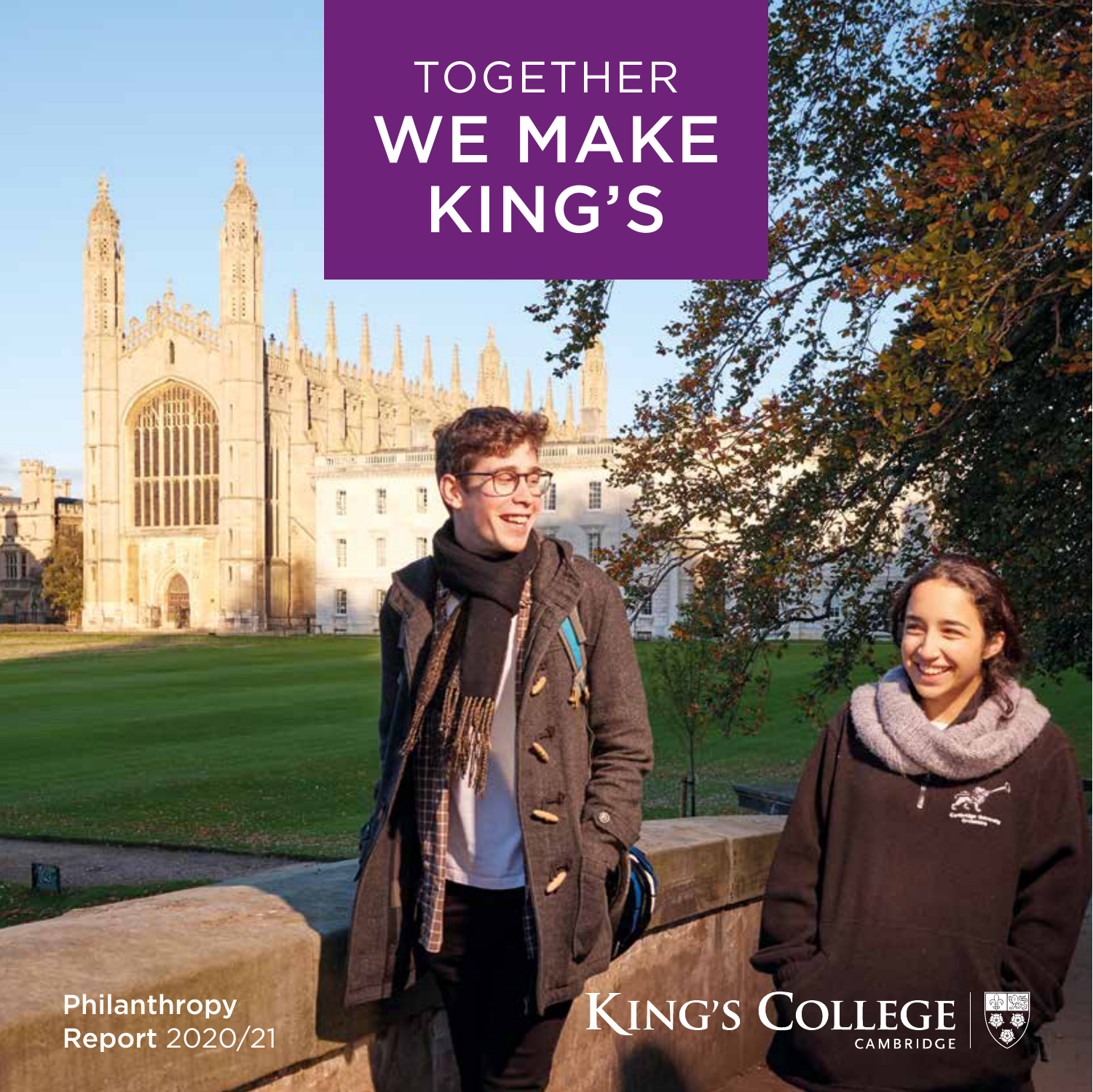

#### THANKS TO YOU

S we come out of a year of disruption<br>and uncertainty, with most of the<br>usual milestones in the College year and uncertainty, with most of the usual milestones in the College year absent, the lives and work of our students and academics heavily affected and King's unable to welcome visitors, we owe you – our donors, alumni, supporters and friends – a greater debt of gratitude than ever.

Thanks to you, we have come through and can look towards 2022 with optimism and confidence. The King's Campaign, that we launched back in 2018, is going from strength to strength. At the end of the 2020–21 financial year we marked reaching £75 million, three-quarters of the way towards our goal of £100 million. As I write, we are close to £80 million. These are fantastic sums, but it is of course not about the total raised, but about what it helps us to do.

Thanks to you and your continuing generosity towards our Student Access and Support Initiative (SASI), we are able to offer more support to disadvantaged students, with new programmes helping them at key steps along their educational journey, from sixth form to their time here as undergraduate and graduate students.

Student hardship and mental health issues have all been exacerbated by the pandemic; thanks to you, we have been able to support the increased demands on the Supplementary Exhibition Fund, one of our most vital hardship safety nets available

Michael Proctor Provost

to all our students, and greatly strengthen our mental health provision.

And thanks to you, this academic year we will be fully or partly funding 90 graduate students – not only a remarkable number, but a vital investment in the next generation who will drive the ground-breaking research and new discoveries of tomorrow.

New gifts have established a summer research programme for King's undergraduates, the creation of a King's Entrepreneurship Lab to foster student innovation, and both a new Fellowship and PhD studentship as part of a pilot research initiative in the economics of inequality. All this expands both how we can help equip our students for life after Cambridge, and the College's reputation for world-leading research.

Without philanthropy King's would not exist, and certainly without your support this year we would be in a very different place. Thank you – we are profoundly grateful.

Michael Proct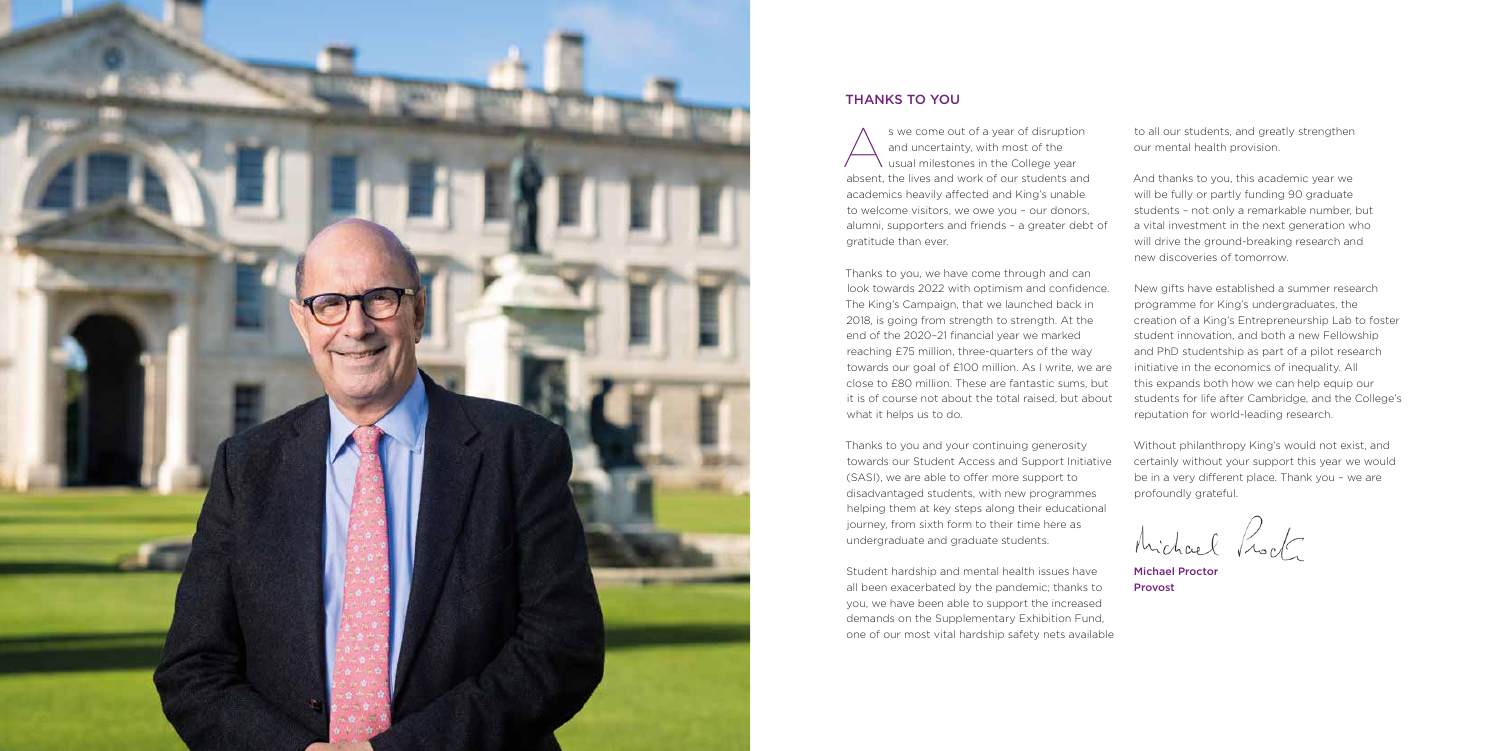

## WHAT WE HAVE ACHIEVED TOGETHER THANK YOU!



### **ORIGIN OF DONATIONS IN 2020/21**

#### This year's Telephone Campaign raised £213,380

In a year where student hardship was greatly aggravated by the pandemic, the Supplementary Exhibition Fund (SEF) was a vital safety net for many. This is an expendable fund that needs replenishing every year, so is often the main focus of our annual Telephone Campaign.

Understanding the financial challenges faced by the College during the pandemic, many of the members who received a call last December made unrestricted gifts in cash towards the Future Fund. This fund affords the College the flexibility to address any immediate need, or to invest these donations into the general endowment and boost the future income of the College.

THANK YOU to all of you who gave and engaged so positively with our student callers.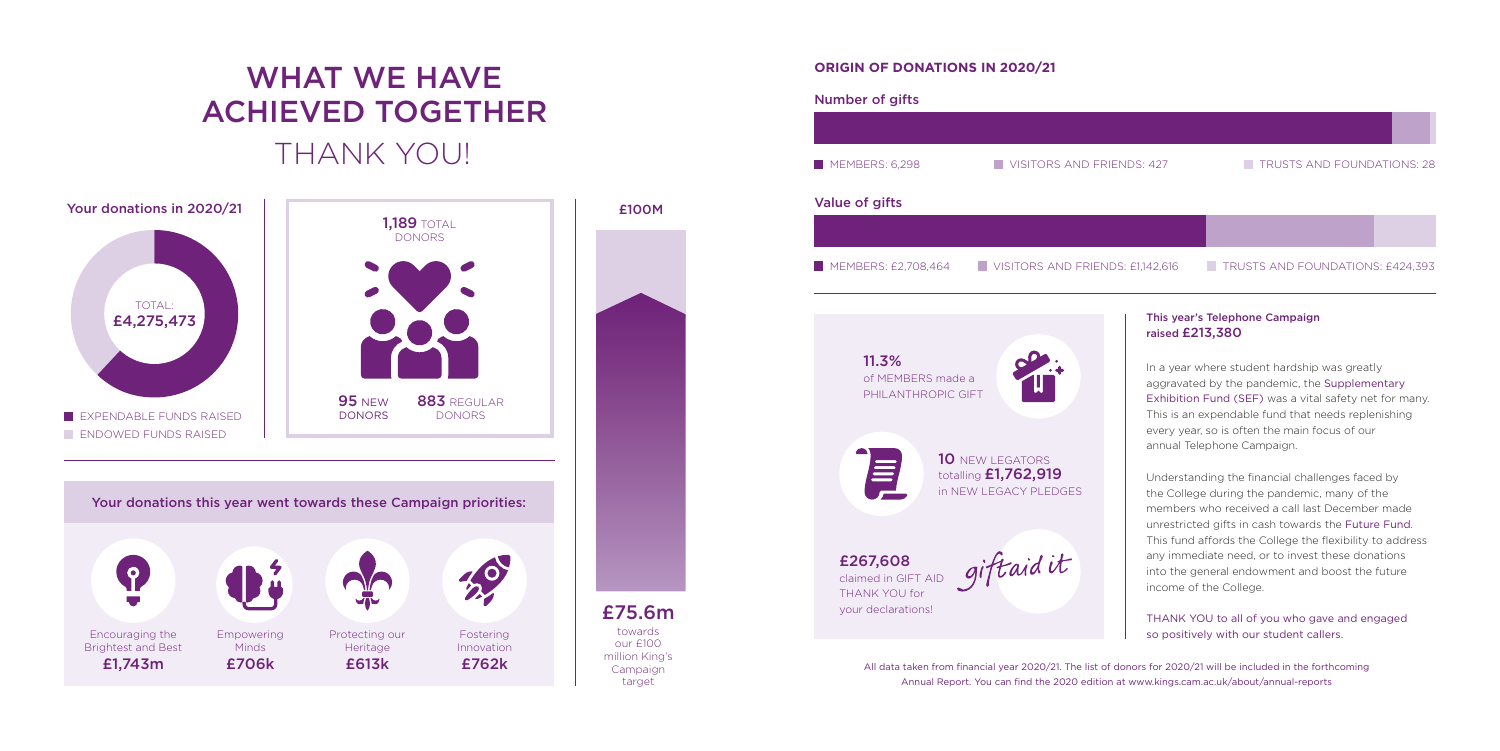Community is at the heart of College life and the impact of the lockdown periods has been profound, particularly for those who arrived at King's to find themselves confined to a limited household and with little opportunity for interacting outside of it. A further gift from another King's Fellow will fund social activities in College, helping to redress the balance for students whose Cambridge experience over the last 18 months has been very different to that of previous years.



## ENCOURAGING THE BRIGHTEST AND BEST

For decades, King's has put access and widening participation at the forefront of its admissions process. The launch of the Student Access and Support Initiative (SASI) in 2018 has enabled us to expand our outreach efforts and offer increasing support for applicants facing structural disadvantage and from areas or schools with the lowest rates of progression to higher education.

The launch of SASI has also prompted other initiatives that allow us to provide mentoring and tutoring to offer-holders, a bespoke Bridging Programme (now shared with Christ's and Gonville & Caius) for first-year students, and continued support over the course of their degree. These integrated initiatives all help to smooth the transition to university-style learning for our most disadvantaged students, and to help them make the most of their time at Cambridge.



#### Croft Gardens, a new community that will help underpin our SASI Fund

When complete in 2022, the new accommodation at Croft Gardens on Barton Road will provide 24 family apartments and 60 rooms for King's graduate students and postdocs. The buildings, which are designed to full *Passivhaus* standard, will provide cornerstone funding for SASI through their rental income, while enabling us to house all of our graduate students in College accommodation for the first time.

10% of our 2021 intake of UK undergraduates came from areas of lowest progression to higher education

24 successful applicants benefitted from post-offer, pre-A-level mentoring

22 successful applicants benefitted from post-offer, pre-A-level tutoring

11 successful applicants took part in the Bridging Programme

23 schools participated in the Year 12 Access and Application Support programme

The Simon Goldhill Fund will enable undergraduate students from economically disadvantaged backgrounds to make the most of their educational opportunities at Cambridge, from the moment they first accept their offer to when they graduate. The fund is particularly aimed at helping students who are refugees or the children of refugees, students from under-represented backgrounds, and those who are the first in their immediate family to go to university.

"After more than 40 years benefitting from all that King's offers in its own exceptional way, I felt it was time to give back. I want to help the College fulfil its aim of reaching, supporting and funding more disadvantaged students who could really thrive here – particularly those facing the most insuperable barriers."

PROFESSOR SIMON GOLDHILL

"In a summer where research has been especially limited, King's provided me the freedom and opportunity to devise my own project. I am grateful, not only for the skillset I acquired through my project; nor only because of how my work broadened my outlook

for medical research; but also for the independence to explore a field to which I may otherwise not have been exposed. I am certain I will take forward the many lessons that being at King's has taught me."

MAJID PANAHI, SUMMER RESEARCH PROGRAMME STUDENT

#### Inspiring future researchers through the Summer Research Programme

A gift from David Sainsbury (KC 1959) and the Gatsby Charitable Foundation established a new summer research programme for King's undergraduates, aimed at inspiring talented students in STEM subjects to think about going on to postgraduate degrees. The programme allows students to undertake a focused research project with a King's Fellow or University academic for up to ten weeks.

The College has created a parallel programme in the Arts and Humanities, funded through the generous bequest of the late Ian Fleming Wright (KC 1967).

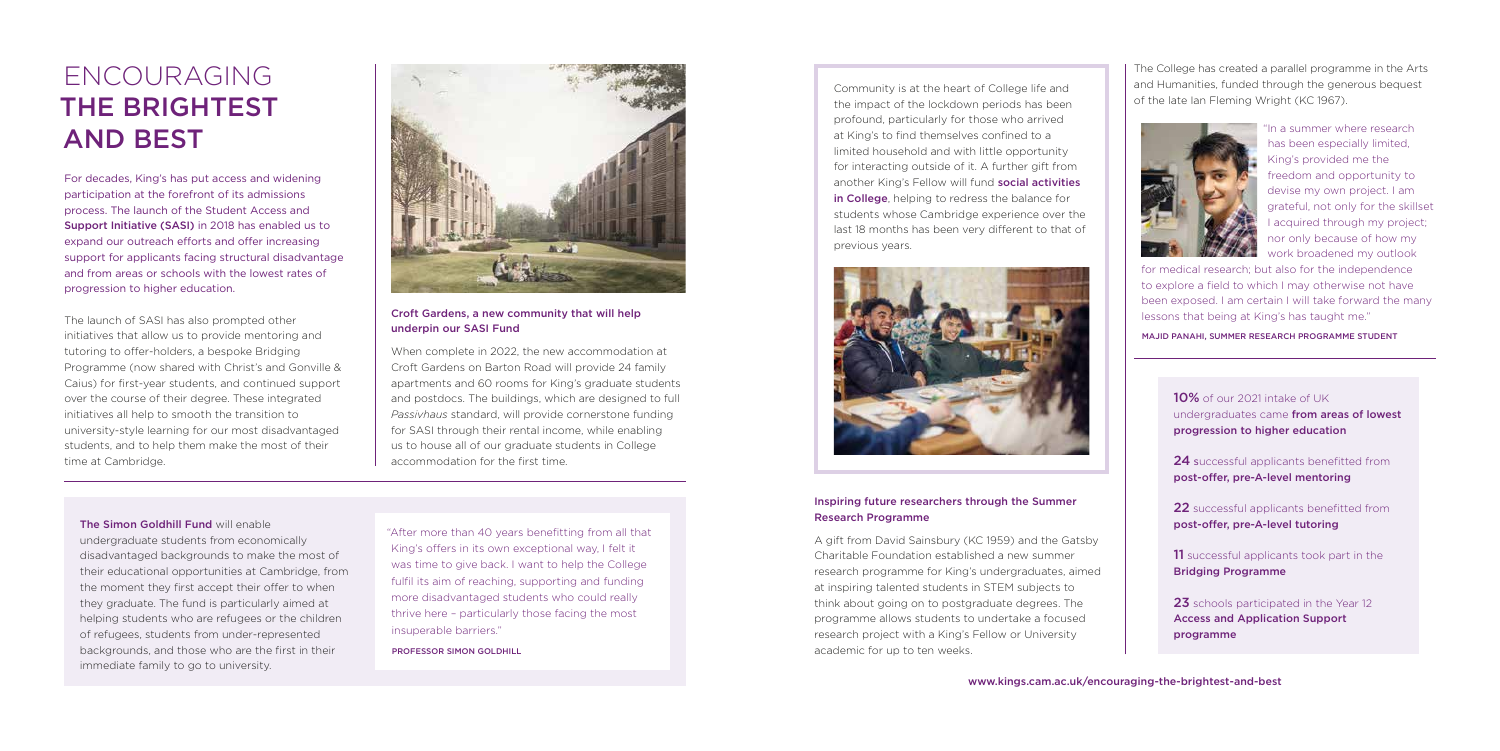The King's College / Hartley Rogers CBSO Scholarships in Orchestral Composition have allowed two more Cambridge students to compose a new work for the world-renowned CBSO and to hear it rehearsed and professionally recorded in two separate workshops.

"To be able to sit in a room with seventy or eighty (socially-distanced) players from the City of Birmingham Symphony Orchestra to hear these students' scores come to life for the first time was a really extraordinary moment. It was a huge affirmation of the value of our workshops and an absolute high point for these young composers – not only of their time at Cambridge, but of their whole musical education." PROFESSOR RICHARD CAUSTON

Student hardship has been greatly exacerbated by the pandemic and hence there has been a dramatic increase in demands on our existing funds. Those PhD students who were unable to complete in time often overran their funding period and found themselves in financial difficulty. This is why last year, alongside the Telephone Campaign, we launched our first email campaign to raise funds for student support, with a particular emphasis on **graduate hardship**. A total of almost £50,000 was donated by alumni and friends which is now helping those in greatest need. Thank you for your quick response to our call for action!

### EMPOWERING MINDS

King's academics engage in world-changing research, both individually and collectively, and teach the thinkers that will shape our future. Yet with the pandemic came the closure of labs, libraries and other spaces, forcing many to delay their research or abandon it altogether.

"Although my life at King's has been shaped around research, it has been much more than that, despite the restrictions. Eating in the magnificent Hall, punting, sitting at the banks to read and enjoy the view… King's was a magical place even when **it was mostly shut down. The** 

The declining availability of grants at both MPhil and PhD level, combined with the insecurity that graduates can be faced with during their studies, present barriers that are known to actively deter talented students from going on to further research. Two generous gifts towards graduate studentships are helping us tackle these inequities and enable students without existing financial means to undertake further study without the worry of having to assemble funding from disparate sources.

human connection was also there, especially given I haven't been able to go back home since I first arrived." CEREN KOCAOĞULLAR, TPP ALAN TURING SCHOLAR 2020/21



Thanks to the generous donations from corporate donors The Phoenix Partnership (TPP) and Enactor we were able to create a series of Alan Turing Studentships which have attracted some of the most promising young scholars from around the world to study at King's for an MPhil or a PhD.





Responding to graduate student need

"I was a graduate student at King's in the early 90s, doing a History of Art PhD. I had no family support and know all too well how difficult and time-consuming it is to raise money from many different funding bodies. Writing a PhD without a financial safety net is hard. The pandemic has had a major impact on graduate students in particular – there are a lot of people who could fall through the cracks if we are unable to help them. I have been tremendously inspired by so much of what King's has been doing in recent years, from student support to fantastic biodiversity initiatives like the wildflower meadow, and I'm proud and happy to be able to give back." TANJA WEINGÄRTNER



Tanja Weingärtner (KC 1994) is a contemporary art advisor. As a new donor to graduate student support, Tanja's gift has leveraged a matched amount from the Harding Challenge

Fund to support the most disadvantaged students across the Collegiate University.

A gift from Gavin Oldham (Trinity 1968) is funding a new programme of research to study **egalitarian** economics. The gift will support a Research Fellow and a PhD student, both to be based at King's, looking at intergenerational wealth transfer, education and training, disintermediation and mass ownership.



In 2020, after completing her PhD in Zoology, Dr Sophia Cooke was appointed a College Research Associate to work on a post-doctoral research project entitled 'Working towards the UN's Sustainable Development Goals (SDGs) in Galápagos'. The three-year project – generously funded by the Evolution Education Trust

– is allowing Sophia to work with policy-makers and conservation organisations to support the archipelago's aim of achieving its targets. Sophia has already helped to set up the new Galápagos Hub for Sustainability, Innovation and Resilience, has run participatory workshops, and assisted with the publication of the Governing Council's 2030 Plan.



The sales of wildflower meadow seeds have also provided additional funds for the Student Welfare and Mental Health Fund, which improves College provision and ready access to mental health services. If you purchased some, do keep us posted with how your minimeadows develop!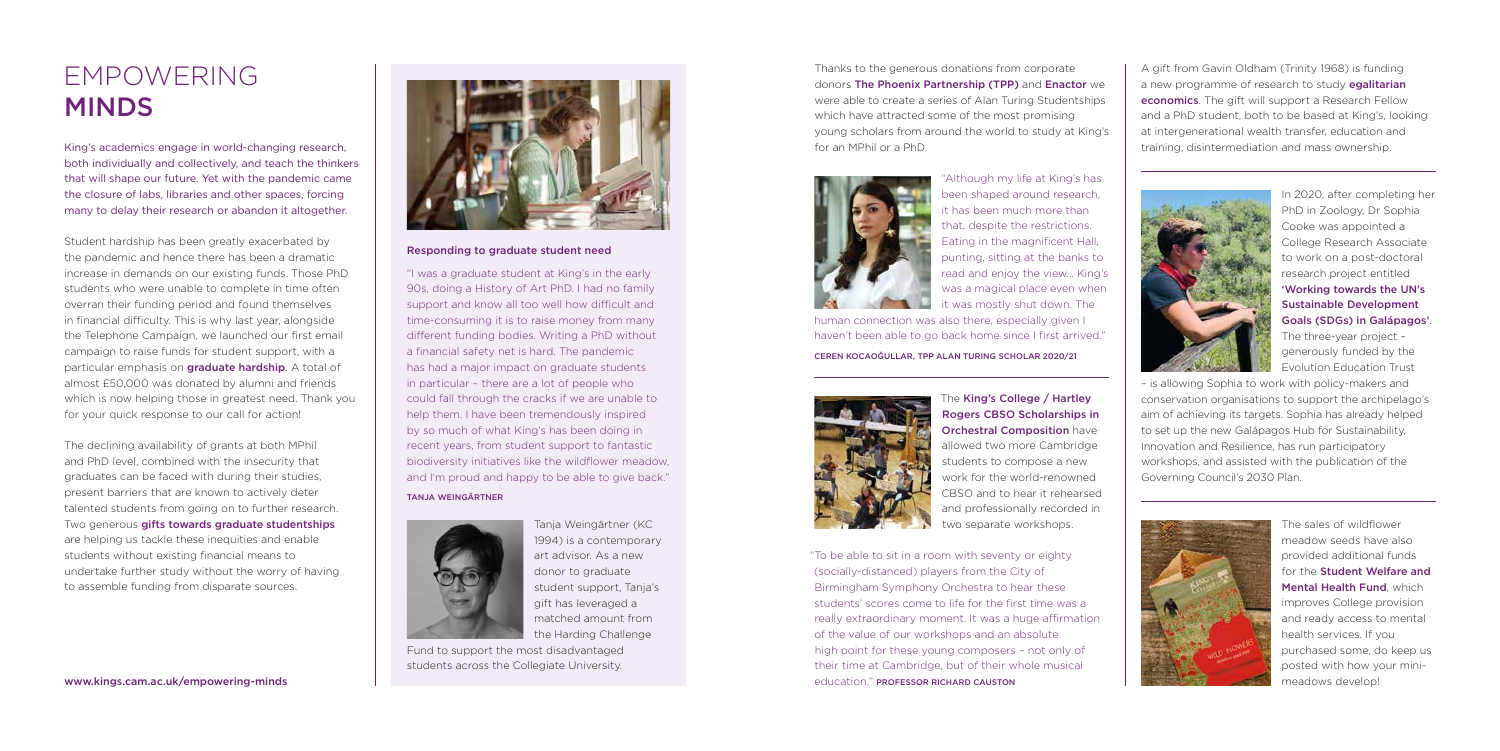The widespread publicity of the King's wildflower meadow prompted the greatgranddaughter of Laurence Mansfield Ingle (KC 1909) to donate a set of books of his botanical drawings to the College Library and Archives. Laurence worked as a missionary doctor in China

and became Dean of the Medical School at Cheeloo University. On his return to Cambridge in 1940, he was an anatomy tutor at King's and drew and painted the local flora for over twenty years.

This is a tremendously exciting time for entrepreneurship at King's. Since 2014, The King's Entrepreneurship Prize has encouraged the development of innovative ideas and concepts, and helped students past and present convert those ideas into sustainable commercial and social benefit.

The King's Entrepreneurship Prize has helped launch innovative new companies such as Echion Technologies, which supplies high-power Li-ion battery anode materials that enable superfast charging for a range of applications, from consumer electronics to electric vehicles; PoliValve, aimed at developing the next heart valve prosthesis generation which has the potential to change millions of lives for the better; or Waterscope, working with partners Aquaya, Oxfam and Tearfund to test their system at the world's largest refugee camp in Bangladesh. Other winners of the Prize have included healthcare, engineering, media, fashion, and agricultural projects in the UK and overseas.

The College has now established The King's **Entrepreneurship Lab** to equip students with entrepreneurial skills and support those wishing to explore a career path in innovation, entrepreneurship and business. Open to all King's students and with an emphasis on encouraging projects with a positive social and environmental impact, the year-long programme will culminate in the opportunity for the students to receive seed-funding and take their ideas forward.

A legacy gift made by Michael Keall (KC 1951) will support both the Chapel and the Choir. As a boy, Michael was Head Chorister at King's, and rejoined the Choir when he returned as an undergraduate to read History. He carried the processional cross in the first recording of *Carols from King's* in 1954, and on graduating his first teaching post was at King's College School. After many years as headmaster at various schools, Michael returned to Cambridge and attended Evensong in Chapel almost daily.

## PROTECTING OUR HERITAGE

### FOSTERING INNOVATION

The College Chapel and Choir were remembered by a number of members in their wills this year. These bequests will allow the College to address immediate needs of conservation and management of the Chapel fabric and furnishings.

Over the course of the past year the College's record label has released four albums, and received support to remaster some of its existing recordings in Dolby Atmos surroundsound. In October 2020 we released the final album by Sir Stephen Cleobury,

*Bruckner: Mass and Motets,* recorded with the Choir a few months before his death in 2019 and generously supported by the Thain family.

Most recently, Director of Music Daniel Hyde has released his first album with the Choir, consisting of music recorded entirely 'in-house' in December 2020 and broadcast to millions around the world on Christmas Eve. Without the support of generous donors over the years, it may have been the first time since 1929 that no new Christmas Eve service was broadcast at all!



www.kings.cam.ac.uk/enhancing-our-heritage www.kings.cam.ac.uk/fostering-innovation



Michael Keall as a Chorister in 1943, first from the right in the front row

Do get in touch to receive a copy of our Legacy brochure, or to discuss a bequest.

legacies@kings.cam.ac.uk +44(0)1223 331481



An inaugural cohort of 19 students took part in a week-long residential training programme prior to the start of Michaelmas Term 2021

Ask Malcolm McKenzie (KC 1977) what inspires him to give to King's, and he'll refer back to a reunion dinner a few years ago. From this came the Class of '77 Fund, which helps provide tutoring to post-offer pre-Alevel students from schools with the lowest rates of progression to higher education.

The opportunity to see first-hand the impact such initiatives can have on student lives has led Malcolm to become more involved with what King's is doing, and this year to seed-fund The King's Entrepreneurship Lab.

"As I heard more about the College's plans, I wanted to do more, and help catalyse something bigger. I saw a real opportunity for King's to be the College which best creates a broad entrepreneurial mindset, drawing on its tradition of radical thinking to deliver real improvements for society. King's has been flexible and moved quickly – and I'm looking forward to seeing the Lab really make its mark over the coming years."